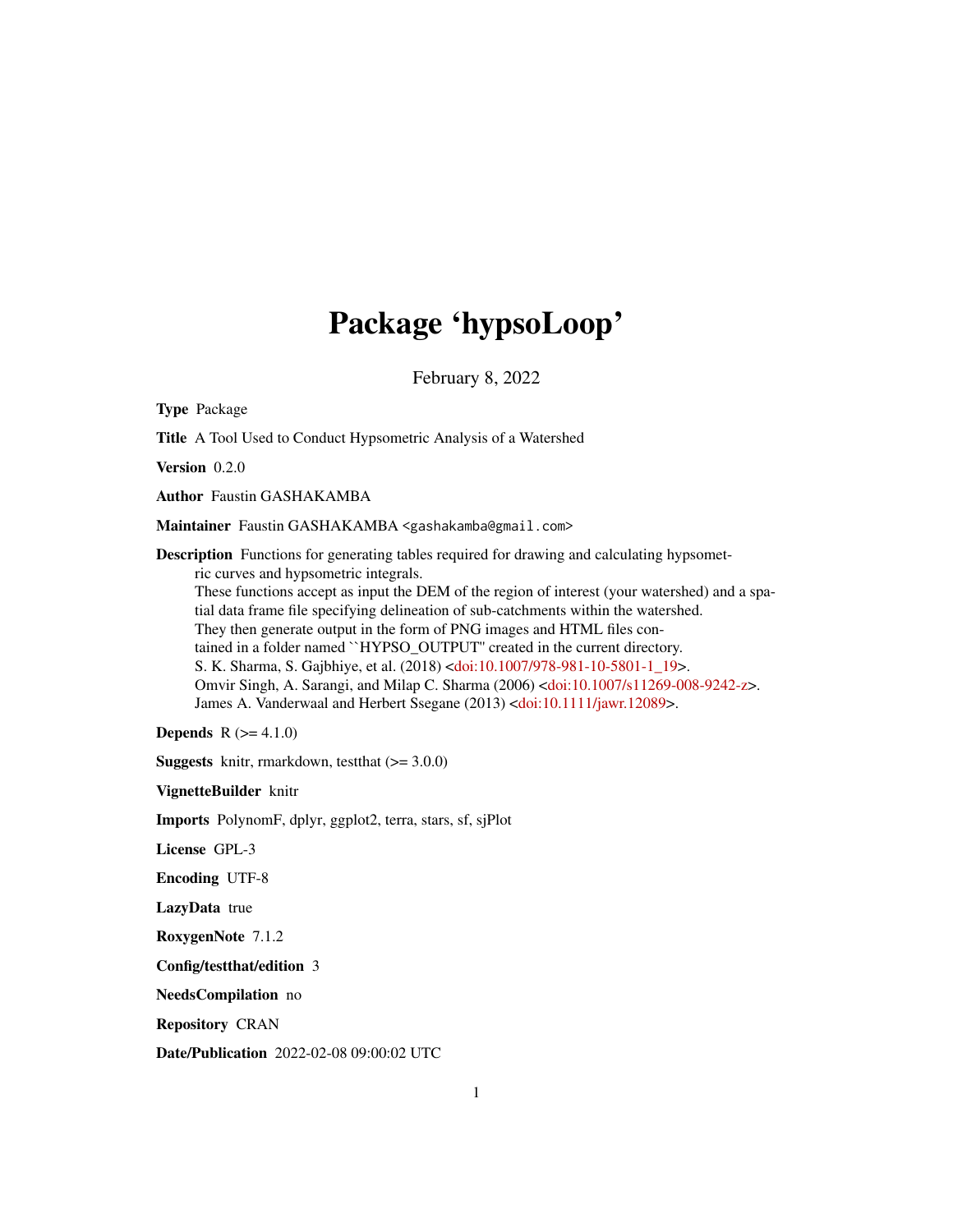# <span id="page-1-0"></span>R topics documented:

| $drawHypsoCurves3$ |  |  |  |  |  |  |  |  |  |  |  |  |  |  |  |
|--------------------|--|--|--|--|--|--|--|--|--|--|--|--|--|--|--|
|                    |  |  |  |  |  |  |  |  |  |  |  |  |  |  |  |
|                    |  |  |  |  |  |  |  |  |  |  |  |  |  |  |  |
|                    |  |  |  |  |  |  |  |  |  |  |  |  |  |  |  |
|                    |  |  |  |  |  |  |  |  |  |  |  |  |  |  |  |
|                    |  |  |  |  |  |  |  |  |  |  |  |  |  |  |  |
|                    |  |  |  |  |  |  |  |  |  |  |  |  |  |  |  |
|                    |  |  |  |  |  |  |  |  |  |  |  |  |  |  |  |
|                    |  |  |  |  |  |  |  |  |  |  |  |  |  |  |  |

calc\_areas *Function to calculate areas of classes within a categorical raster*

# Description

This function takes a categorical raster object and calculates the areas covered by each class within the raster.

# Usage

calc\_areas(x)

#### Arguments

x An object of class RasterLayer.

# Details

The raster package's "area()" function normally returns the same raster where cell values have been replaced by their areas in Square Km. Using this function, the values of all cells of same class are aggregated and the raster is transformed into a data frame. If the CRS of the input raster is projected, then the area is calculated by multiplying the resolution of the raster by the count of cells for each class.

# Value

A data frame with one column representing the values of the classes of the raster and the other variable representing corresponding areas in Ha.

#### Author(s)

Faustin Gashakamba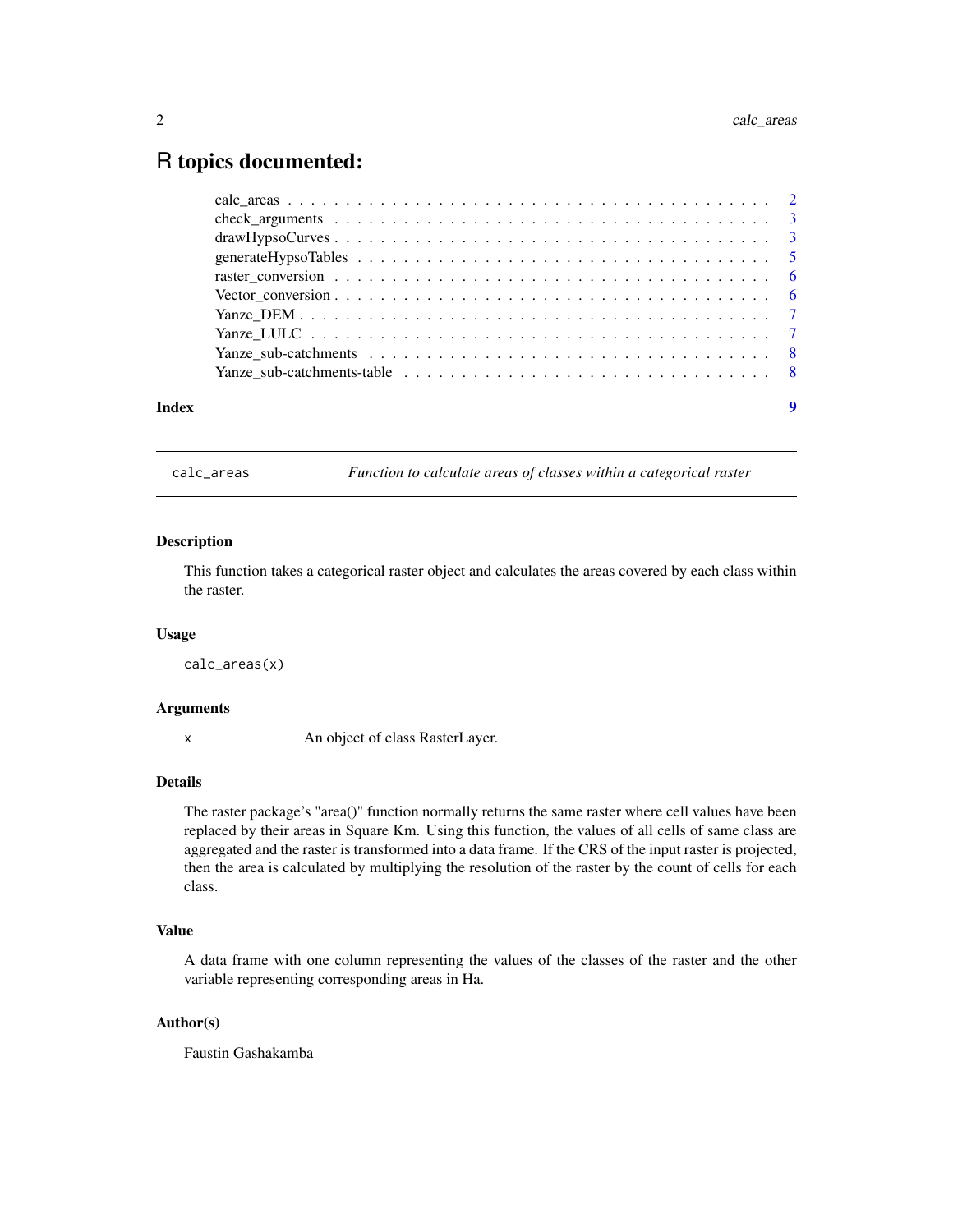<span id="page-2-0"></span>check\_arguments 3

#### See Also

[area](#page-0-0) [aggregate](#page-0-0) [values](#page-0-0)

# Examples

calc\_areas(lulcYanze)

| check_arguments | Test if user-supplied inputs match the expected arguments type and |
|-----------------|--------------------------------------------------------------------|
|                 | form                                                               |

### Description

This function tests whether the input supplied by the user are of the expected type (class), and are in the right form (overlap of extents and same projection).

#### Usage

check\_arguments(x, y)

#### Arguments

| The input provided by the user for the x argument. |
|----------------------------------------------------|
| The input provided by the user for the y argument. |

#### Value

There is no return value. If any error is found, the execution is just halted.

drawHypsoCurves *Draw Hypsometric curves and calculate hypsometric integrals*

#### Description

This function takes as input the DEM and sub-catchments boundaries and calls the hypsoTables function to produce the hypsometric tables. It then draws and prints out the hypsometric curves for each sub-catchment. Then, it fits a function to the table of each sub-cacthment and uses it to calculate the hypsometric integral. Finally, it summarizes the results in a well-formatted table and prints it out as CSV. All these results are stored in a folder called "HYPSO\_OUTPUT" created in the current working directory.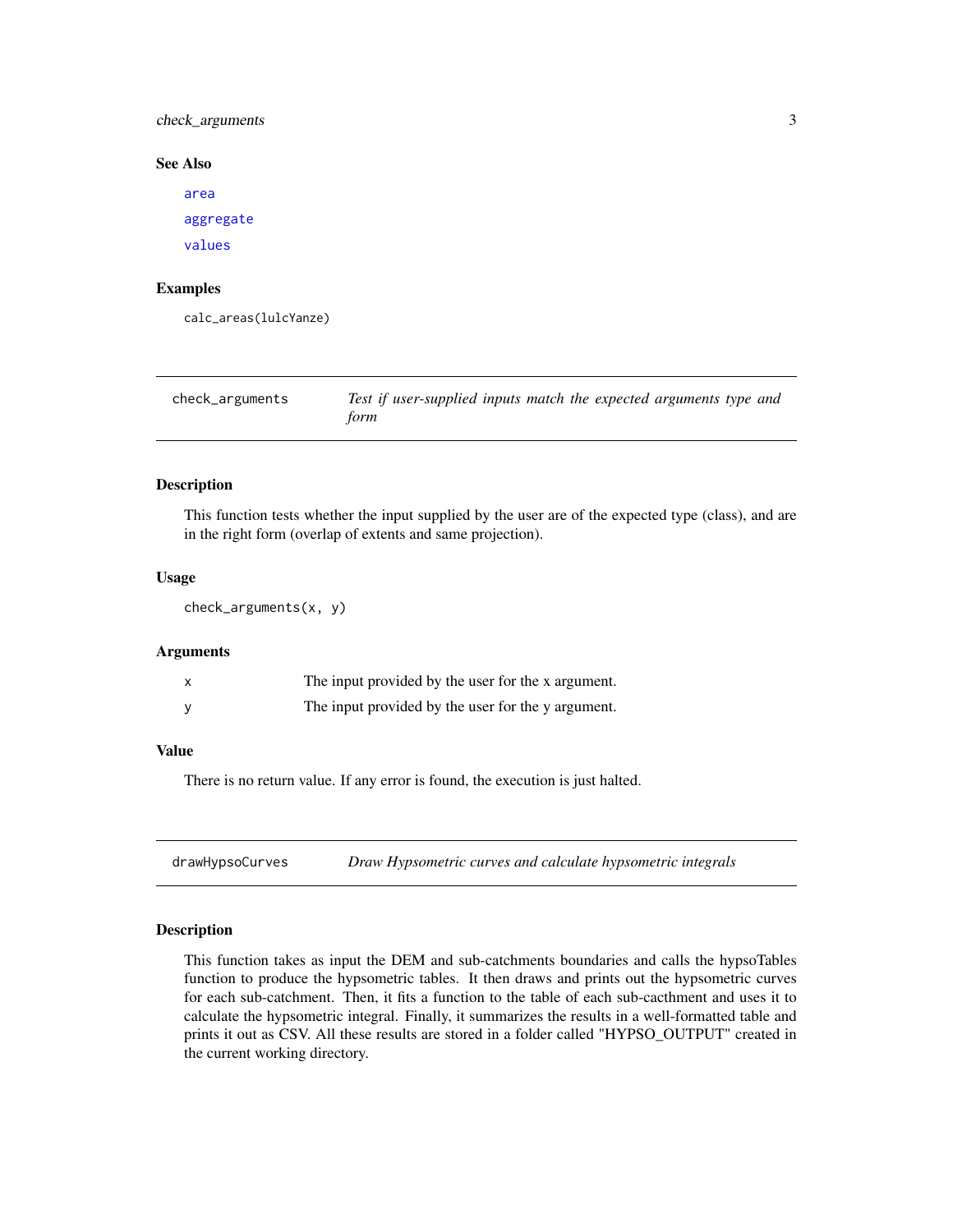#### <span id="page-3-0"></span>Usage

drawHypsoCurves(x, y, print\_result = FALSE)

# Arguments

| X            | An object of class SpatialPolygonsDataFrame or simple features (sf). For in-<br>stance, you can use RGDAL package's "readOGR()" function to create such an<br>object from Shapefiles saved on disk. Alternatively, you can use sf's st_read()<br>function to get a simple features object from the shapefile. NB: at least one col-<br>umn (attribute) named 'Name' should be present in the shapefile or input data<br>frame. |
|--------------|--------------------------------------------------------------------------------------------------------------------------------------------------------------------------------------------------------------------------------------------------------------------------------------------------------------------------------------------------------------------------------------------------------------------------------|
| y            | An object of class RasterLayer. You can use the raster package to read GeoTIFF<br>and other raster formats from disk.                                                                                                                                                                                                                                                                                                          |
| print_result | A logical variable to decide whether the output folder will be created to contain<br>the figures and summary table (CSV) or not.                                                                                                                                                                                                                                                                                               |

#### Details

The elevation range of each sub-cacthment is divided into 30 contour intervals and the area covered by each contour interval is calculated. The result is put into tables (one table for each subcatchment). This data is then used to construct the hypsometric curve through ggplot2. A 3rd polynomial function is then fitted to the normalized table and PolynomF package is used to calculate the area under the hypsometric curve (its integral). Finally, the integral values for each sub-catchment are compiled into a data frame that is exported as CSV.

#### Value

A data frame containing the hypsometric integral for each sub-catchment along with other data such as maximum & minimum elevation.

# Author(s)

Faustin Gashakamba <gashakamba@gmail.com>

#### See Also

# [lm](#page-0-0)

# Examples

drawHypsoCurves(watersheds, DEM) #Draw hypsographic curves of the sub-catchments in 'watersheds'.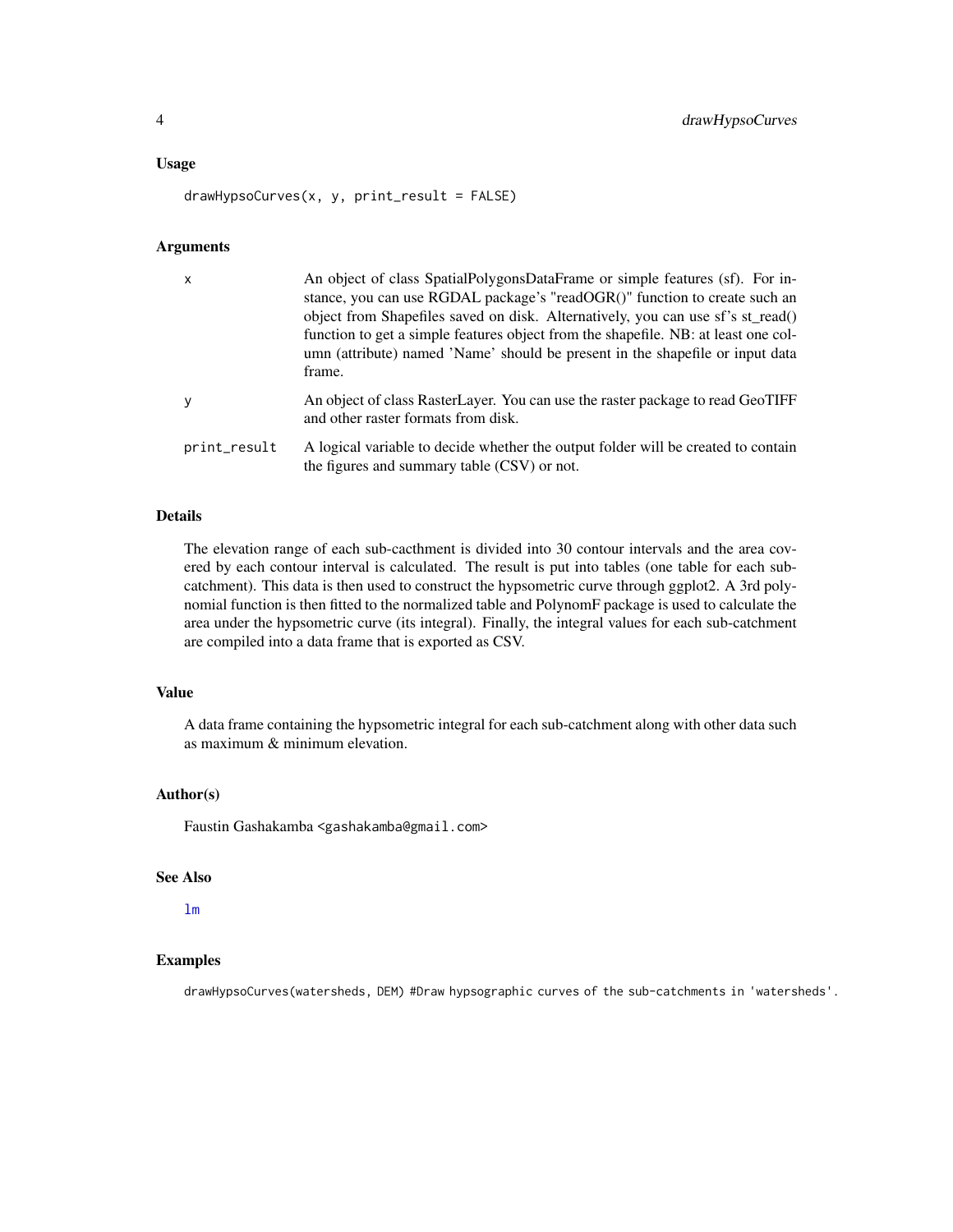#### <span id="page-4-0"></span>Description

This function accepts as input the DEM and sub-catchments boundaries and pre-process this data to extract the tables that are used to calculate the hypsographic curves and integral of these subcatchments.

# Usage

```
generateHypsoTables(x, y)
```
#### Arguments

| X | An object of class SpatialPolygonsDataFrame or simple features (sf). For in-            |
|---|-----------------------------------------------------------------------------------------|
|   | stance, you can use RGDAL package's "readOGR()" function to create such an              |
|   | object from Shapefiles saved on disk. Alternatively, you can use sf's st_read()         |
|   | function to get a simple features object from the shapefile. NB: at least one col-      |
|   | umn (attribute) named 'Name' should be present in the shapefile or input data<br>frame. |
|   | An object of class RasterLayer. You can use the raster package to read GeoTIFF          |
|   | and other raster formats from disk.                                                     |

# Details

The raster package's "crop()" and "mask()" functions are used to iteratively clip the DEM to each sub-catchment. For each sub-cacthment, the elevation range is divided into 30 equidistant contours. Then, the "area()" function is used to calculate the areas between each contour.

### Value

A list of length 2. The 1st element is a list of data frames, each representing the hypsometric tables for each sub-catchment. The 2nd element is a data frame with min & max elevation values for each sub-catchment.

#### Author(s)

Faustin Gashakamba <gashakamba@gmail.com>

#### See Also

[crop](#page-0-0) [mask](#page-0-0) [classify](#page-0-0)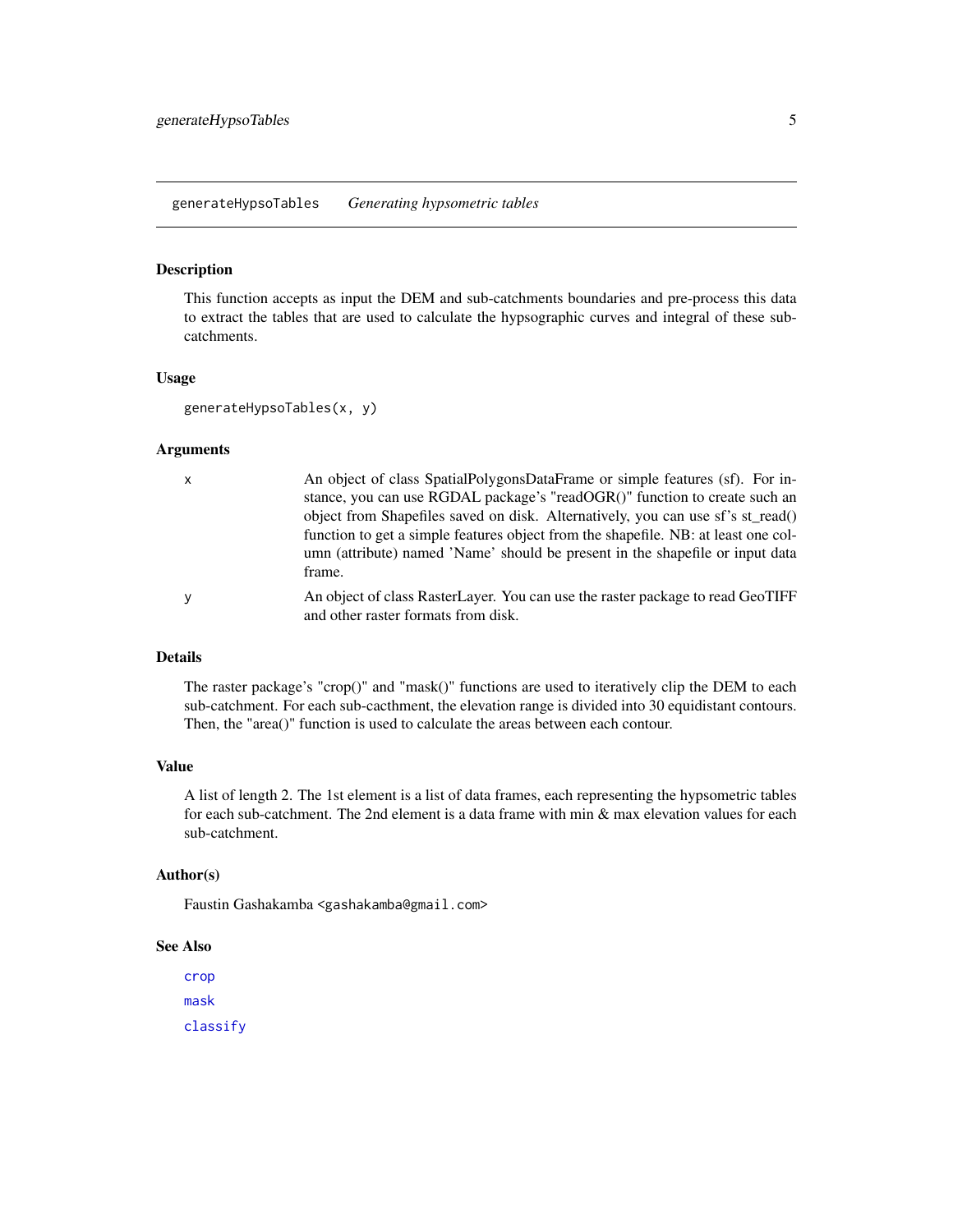<span id="page-5-0"></span>raster\_conversion *Convert the input raster object into terra's SpatRaster object*

# Description

This function tests whether the supplied vector input is a simple features (sf) object, if not, the object is converted using the st\_as-sf() function.

#### Usage

```
raster_conversion(y)
```
### Arguments

y The input provided by the user for the y argument.

# Value

the converted SpatRaster object

| Vector conversion | Convert the input vector object into simple features if it's provided as |
|-------------------|--------------------------------------------------------------------------|
|                   | a Spatial object                                                         |

# Description

This function tests whether the supplied vector input is a simple features (sf) object, if not, the object is converted using the st\_as-sf() function.

# Usage

```
Vector_conversion(x)
```
# Arguments

x The input provided by the user for the x argument.

# Value

the converted simple features object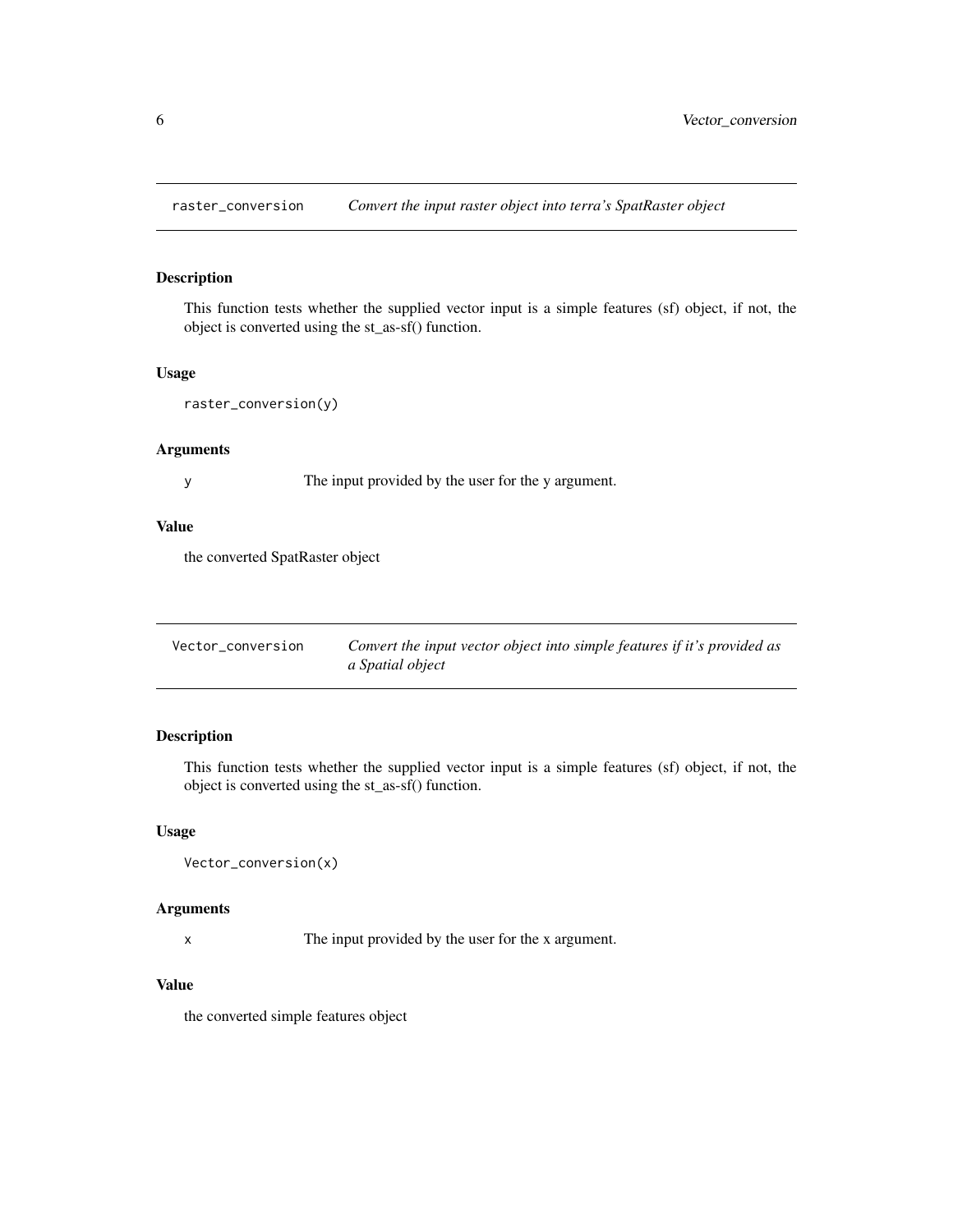### <span id="page-6-0"></span>Description

This data consists of a 30X30m-resolution digital elevation model (DEM) of Yanze, a small watershed located in north-west of Kigali City, Rwanda. The spatial reference system used by the coordinates of DEM is GCS\_WGS\_1984 with a D\_WGS\_1984 datum. The cell values are expressed in Meters with a minimum 1370m of and a maximum of 2241.

# Usage

DEM

# Format

An S4 object of class stars

#### Details

extent: 29.91865, 30.03865, -1.941896, -1.755507 (xmin, xmax, ymin, ymax) dimensions : 671, 432, 289872 (nrow, ncol, ncell)

Yanze\_LULC *Land Use - Land Cover map of Yanze*

#### Description

This data consists of a raster representing the landuse in Yanze watershed, a small watershed located in north-west of Kigali City, Rwanda. he spatial reference system used by the coordinates of DEM is the WGS 84 UTM zone 35S - EPSG:32735. Each land use/land cover class is represented by its code as follows:  $1 =$  Forest  $2 =$  Open Areas or Grass  $3 =$  Agriculture (Seasonal)  $5 =$  Settlements and Buildings  $6 = Water 10 = Sparse Forest 11 = Agriculture (Perennial)$ 

#### Usage

lulcYanze

# Format

An S4 object of class stars

# Details

extent: 824728, 838128, -214942.7, -194282.7 (xmin, xmax, ymin, ymax)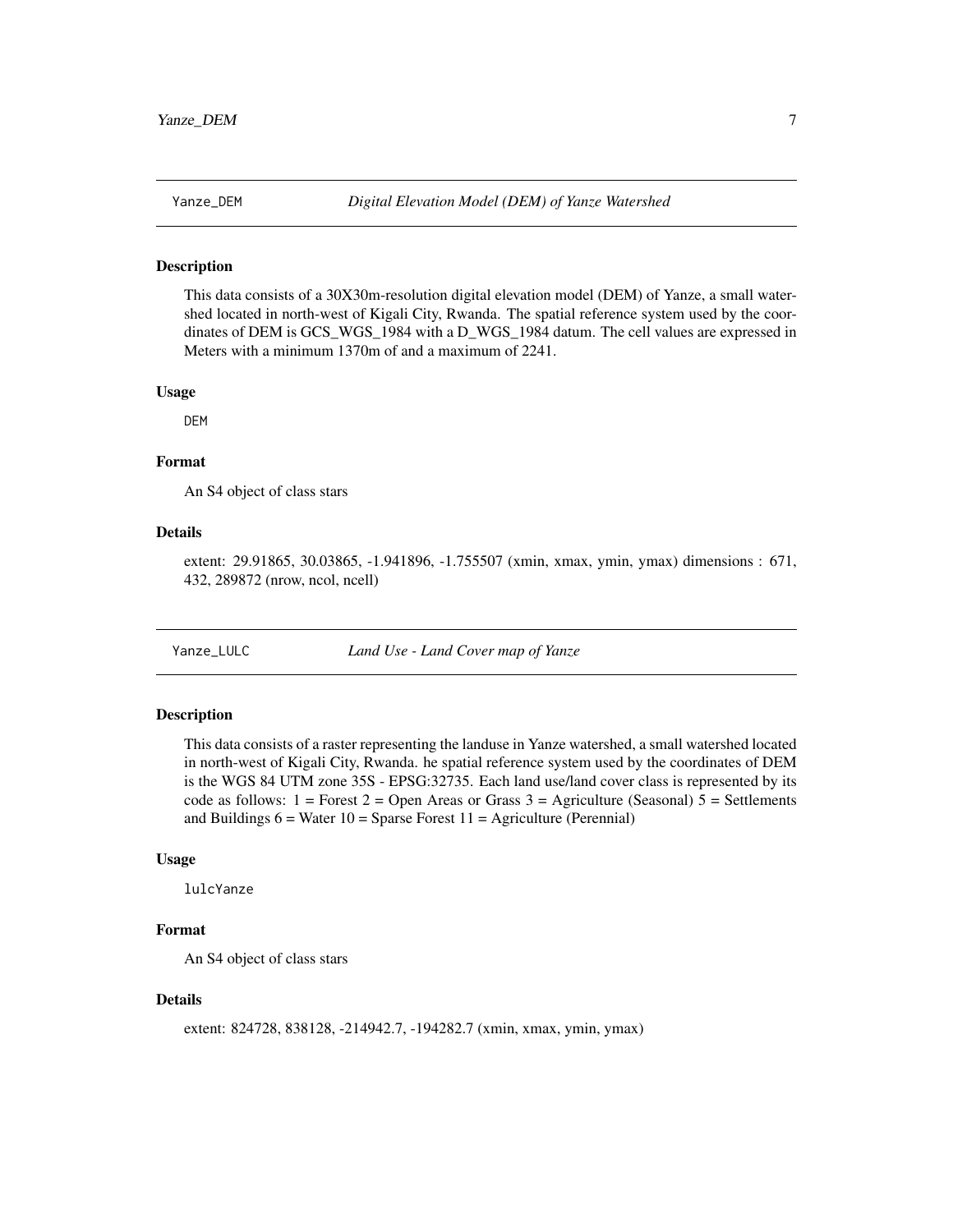<span id="page-7-0"></span>Yanze\_sub-catchments *Yanze sub-catchments boundaries*

# Description

This data consists of the boundaries of sub-catchments of Yanze watershed, a small watershed located in north-west of Kigali City, Rwanda. The spatial reference system used by the coordinates of this SpatialPolygonsDataFrame is GCS\_WGS\_1984 with a D\_WGS\_1984 datum.

#### Usage

watersheds

# Format

An S4 object of class simple features

# Details

extent: 29.91865, 30.03858, -1.755426, -1.941896 (xmin, xmax, ymin, ymax)

gridcode The id of each polygon

gridcode The name of each polygon

Yanze\_sub-catchments-table

*Yanze sub-catchments table*

## Description

This data consists of a table containing the attributes of sub-catchment of Yanze watersehd.

# Usage

watersheds\_df

# Format

a data frame.

# Details

Each rows represents a sub-catchment in yanze watershed, namely: Mulindi, cyonyonyo, and Yanze downstream.

gridcode The name of each sub-catchment